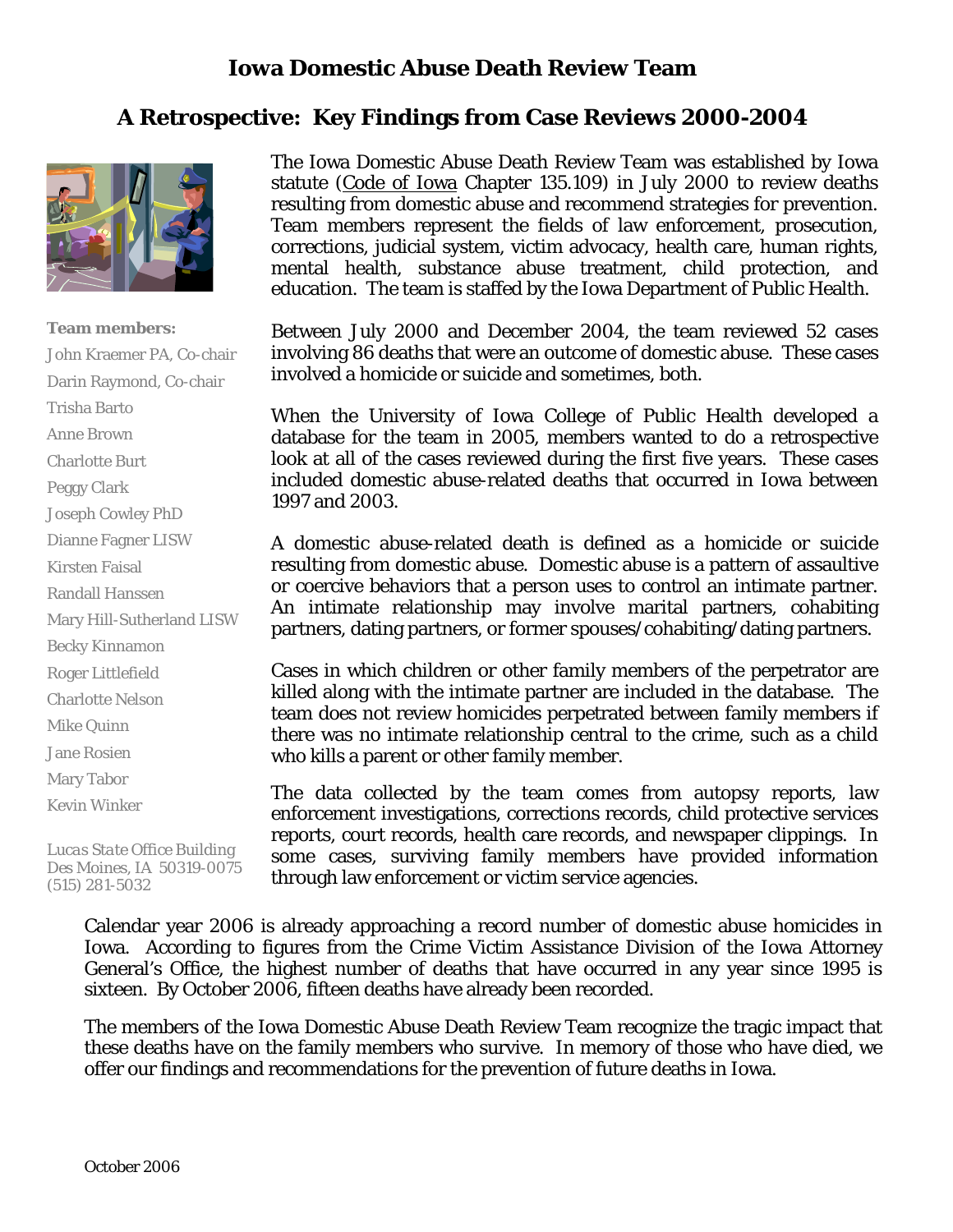## **FINDINGS**

### **Forty-two percent of the cases reviewed (22 out of 52) were murder-suicides.**

Of the 86 deaths, more than two-thirds were homicides and the remaining were suicides. Ninety-five percent of those who were murdered were victims of the domestic abuse, children, or other family members or acquaintances. Even though domestic abuse perpetrators were almost one-third of those who died, they were largely a result of suicide. Refer to Table 1.

|                        | <b>Domestic Abuse</b> | <b>Domestic Abuse</b> |              |                          |              |
|------------------------|-----------------------|-----------------------|--------------|--------------------------|--------------|
| <b>Manner of death</b> | <b>Perpetrator</b>    | <b>Victim</b>         | <b>Child</b> | Other                    | <b>Total</b> |
| Homicide               |                       | 4U                    |              |                          | 60           |
| Suicide                | 23                    | ∼                     |              | $\overline{\phantom{0}}$ | 25           |
| Undetermined           |                       |                       |              | $\overline{\phantom{a}}$ |              |
| Total                  | 26                    | 43                    |              |                          | 86           |

Table 1. Manner of death by domestic abuse victim/perpetrator status

And, while eleven children were murdered, there were another **39 children present at the scene who survived the death of one or both parents**.

**Domestic abuse deaths, like domestic assault in general, are crimes of gender violence.** The predominant perpetrators are men and the victims are women. Table 2 presents the gender of decedents by domestic abuse perpetrator/victim status.

Table 2. Gender of parties by death status

|              | Homicide decedent |                | <b>Suicide</b> |          |                          |              |
|--------------|-------------------|----------------|----------------|----------|--------------------------|--------------|
| Gender       | <b>DA Victim</b>  | <b>DA Perp</b> | Child/Other    | decedent | <b>Undetermined</b>      | <b>Total</b> |
| Female       | 38                | -              | 10             |          |                          | 51           |
| Male         |                   |                |                | 23       | $\overline{\phantom{a}}$ | 35           |
| <b>Total</b> | 40                | 3              | 17             | 25       |                          | 86           |

**In 63 percent of the deaths, a firearm was used.** Eleven of the cases involved in those 54 deaths (see Table 3) were subject to Protection Orders that would have prohibited them from possessing firearms at the time the death occurred. The other methods of death used in twelve percent or less of the cases were beating, stabbing, strangulation, or other method.

Table 3. Method of deaths

| <b>Method</b>   | <b>Number</b> |
|-----------------|---------------|
| <b>Shooting</b> | 54            |
| <b>Beating</b>  | 11            |
| <b>Stabbing</b> |               |
| Strangulation   | 6             |
| <b>Other</b>    | Ջ             |

**The most common circumstances immediate to the death involved the female partner ending the relationship.** Team members documented factors that were present at the time of the homicide or suicide. In 62 percent of the cases, the victim had recently ended or threatened to leave the relationship. There were a number of other factors associated with the homicide/suicide incident, but they were present in 13 percent or less of the cases. They included alcohol or drug use, mental health problems (primarily depression), financial problems, custody conflicts, or the discovery of a new partner.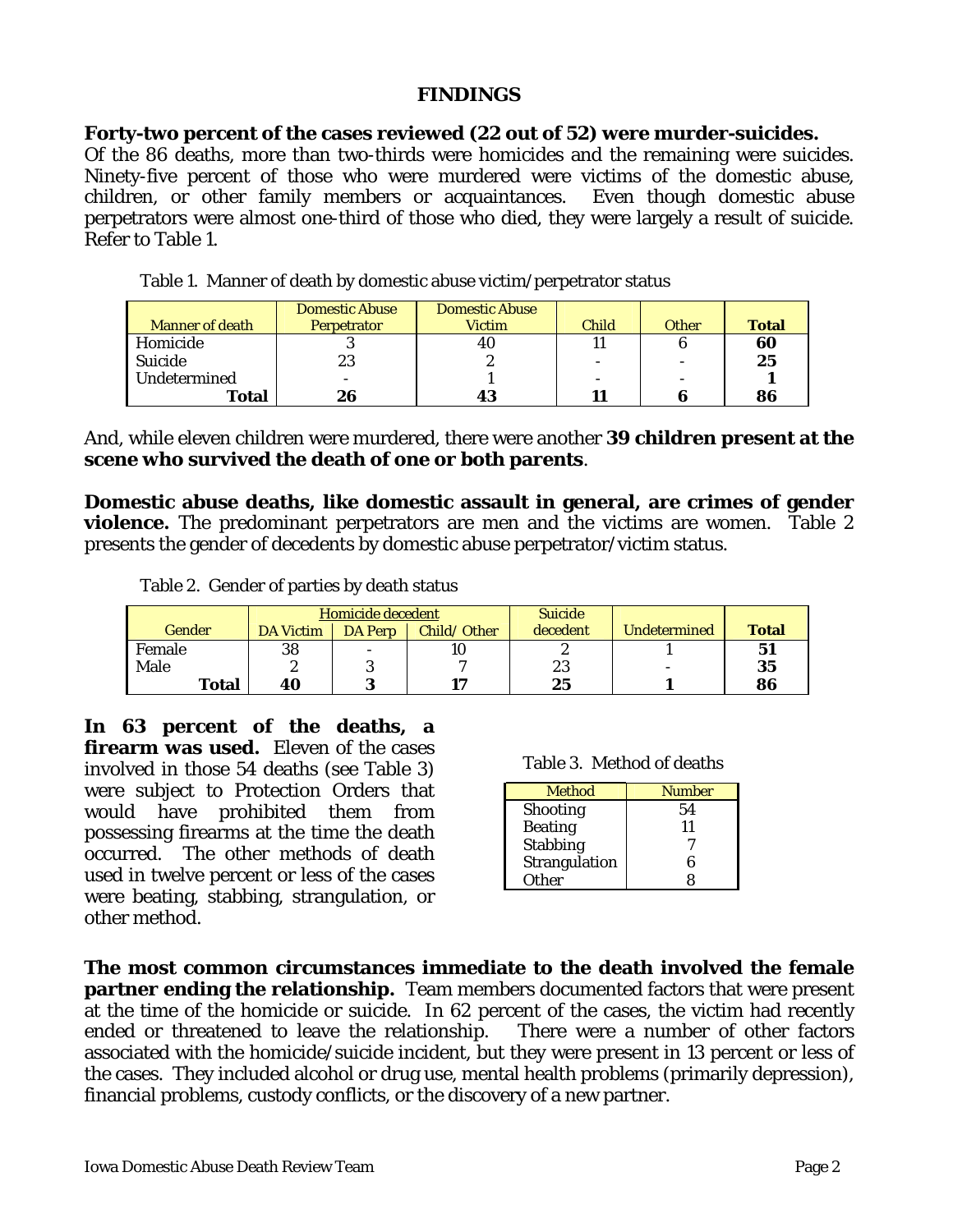**Of those cases involving a separation, fifty percent of the homicides occurred within one month.** A third of them, however, occurred seven months or more after the separation.

**There was evidence of a prior homicide or suicide threat in more than a third of the cases.** A commonly held belief is that domestic abuse homicides are "crimes of passion". While some may be perpetrated in tandem with high risk circumstances (such as alcohol use, drug use, depression), they are also an extension of the batterer's attempt to intimidate and control the victim. Refer to Table 4 for other evidence that documented prior domestic violence in the cases reviewed.

| Table 4. Documented evidence of prior |
|---------------------------------------|
| domestic violence                     |

| <b>Type of Evidence</b>      | # of cases |
|------------------------------|------------|
| Prior police calls           | 26         |
| Prior domestic abuse arrests | 15         |
| Prior homicide threats       | 19         |
| Prior suicide threats        | 17         |
| Prior suicide attempt        |            |
| Previous injury              | 10         |
| Previous DV shelter use      |            |

**There was evidence of prior contact with community resources, which can provide an opportunity for community professionals to identify those at risk, assess danger, plan for safety, and reduce social isolation of potential victims.** Table 4 also illustrates opportunities for community professionals to intervene if domestic abuse is identified. If victims of domestic abuse seek health care for injuries, police protection or shelter for safety, or services for mental health they can be assessed for homicide or suicide risk. There were some cases where an individual had received prior treatment for substance abuse or mental health, or had been investigated for child abuse. All of these are examples of opportunities for intervention.

**In cases where perpetrators had prior contact with the criminal justice system, there was not clear evidence they were consistently held accountable.** Criminal histories and court documents were reviewed for all perpetrators and victims. Table 5 illustrates those findings for the domestic abuse perpetrators.

| <b>Nature of involvement</b>   | # of cases |
|--------------------------------|------------|
| Prior domestic abuse arrest(s) | 15         |
| Current order of protection    |            |
| Weapons seizure order          |            |
| <b>Prior BEP involvement</b>   |            |
| Prior founded child abuse      |            |

Table 5. Perpetrator criminal history

Fifteen of the 26 cases where there were prior police calls for domestic violence resulted in an arrest (Table 4). While a domestic abuse arrest doesn't necessarily result in a conviction, it is noteworthy that only two out of the 15 cases where there had been a prior arrest resulted in a conviction leading to referral to a batterer's education program. In 11 cases there had been a current order of protection (banning contact with the victim) on file.

Only one case had a weapons seizure order. Federal statute [18 USC 922(g)(8)(9)] requires that persons subject to a qualifying protection order or person convicted of misdemeanor domestic violence shall not possess, receive, ship or transfer firearms or ammunition.